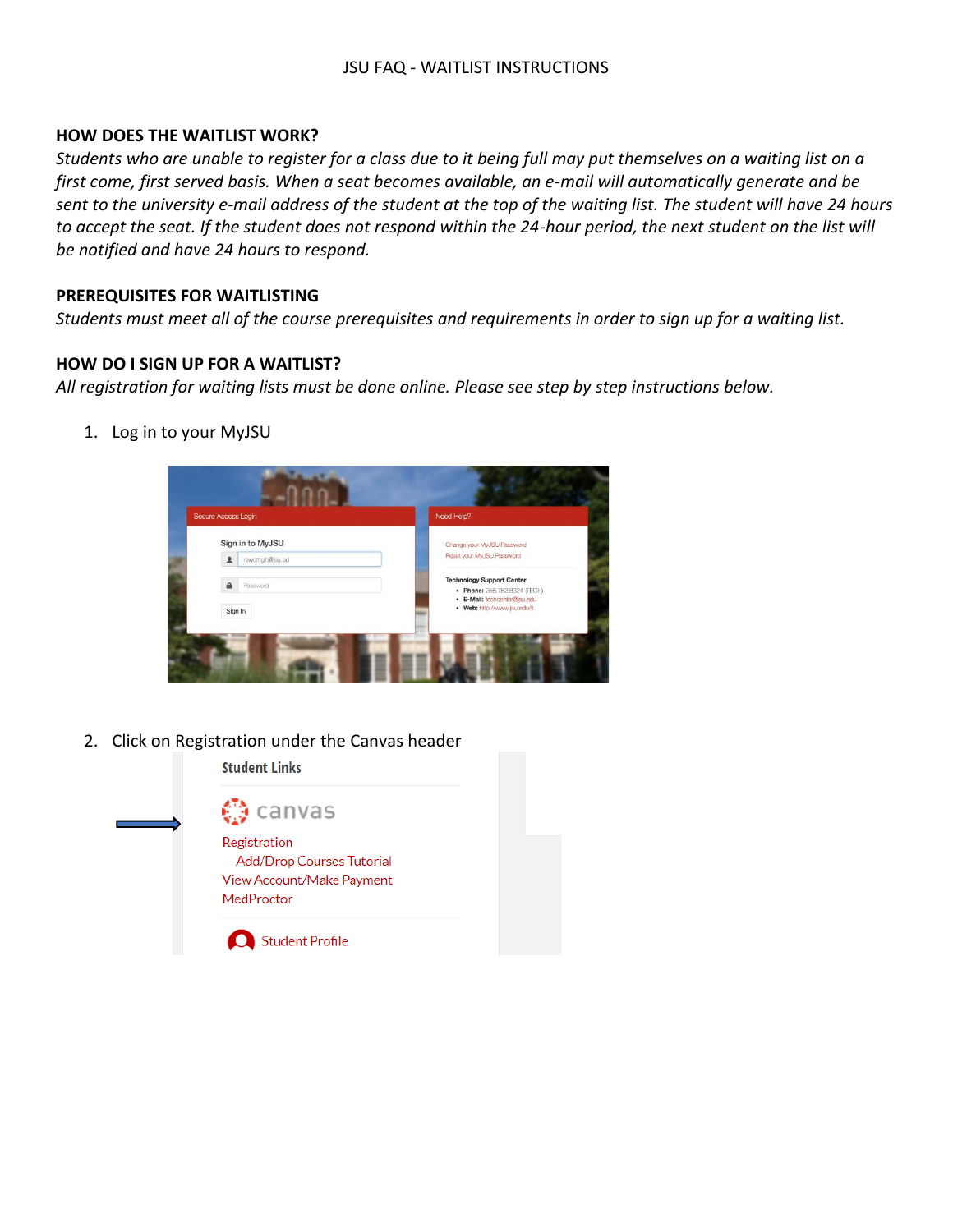3. Select the appropriate term for registration. Save and continue.

| opping Cart (0) | <b>di</b> Current Schedule (1)            |
|-----------------|-------------------------------------------|
|                 | 心<br><b>JACKSONVILLE STATE UNIVERSITY</b> |
|                 | <b>Select Term</b><br>Term                |
|                 | Summer 2022                               |
|                 |                                           |
| O               | Language Institute E 2022                 |
| $\bigcirc$      | Language Institute F 2022                 |
| $\bigcirc$      | Fall 2022                                 |
|                 | ✔ Save and Continue                       |

4. On the Build Schedule tab, select "Change" for Course Status and then select "Open & Full w/Waitlist Open."

|                      |            |                                                                     | <b>JACKSONVILLE STATE UNIVERSITY</b> |             |                  |
|----------------------|------------|---------------------------------------------------------------------|--------------------------------------|-------------|------------------|
| <b>Course Status</b> |            | Open & Full w/Waitlist Open                                         | Change                               | Term        | <b>Fall 2021</b> |
| Parts of Term        |            | All Parts of Term Selected                                          | Change                               |             |                  |
|                      |            | <b>JACKSONVILLE STATE UNIVERSITY</b><br><b>Select Course Status</b> |                                      |             |                  |
|                      | $\circ$    | <b>Course Status</b><br><b>Open Classes Only</b>                    |                                      |             |                  |
|                      | $\bullet$  | Open & Full w/Waitlist Open                                         |                                      |             |                  |
|                      | $\bigcirc$ | Open & Full                                                         |                                      |             |                  |
|                      |            | <b>Cancel</b>                                                       |                                      | $\vee$ Save |                  |

5. Search for and add desired course(s) to Course List. Generate schedules. Send preferred schedule to Shopping Cart.

|               | Potential Schedule for Fall 2021                                        |                 |                |                       |                |                                    |                                                                                               |                                                                                                                                                                                                                 |                |
|---------------|-------------------------------------------------------------------------|-----------------|----------------|-----------------------|----------------|------------------------------------|-----------------------------------------------------------------------------------------------|-----------------------------------------------------------------------------------------------------------------------------------------------------------------------------------------------------------------|----------------|
| <b>Back</b>   | $\ominus$ Print                                                         | $\boxdot$ Email |                | Send to Shopping Cart |                |                                    |                                                                                               | Schedule 5 of 5                                                                                                                                                                                                 |                |
|               |                                                                         |                 |                |                       | ID: 000102542  |                                    |                                                                                               |                                                                                                                                                                                                                 |                |
|               | *You are viewing a potential schedule only and you must still register. |                 |                |                       |                |                                    |                                                                                               |                                                                                                                                                                                                                 | ×              |
|               | <b>Status</b>                                                           | $CRN \neq$      | <b>Subject</b> | Course                | <b>Section</b> | <b>Seats</b><br>Open               | <b>Parts of Term</b>                                                                          | Day(s) & Location(s)                                                                                                                                                                                            | <b>Credits</b> |
| A             | <b>Not Enrolled</b>                                                     | 13557           | <b>ART</b>     | 202                   | 001            | $\bullet$                          | <b>Fall 2021 - Full</b><br>Term<br>specific to particular courses.                            | <b>WWW</b><br>Notes: This course is 100% online. For general online course<br>requirements and information, please go to: A Guide for Online<br>Students, Instructors may have additional requirements that are | 3              |
| Prerequisites | Not Enrolled 12888                                                      |                 | BY             | 283                   | 005            | $\mathbf 0$                        | <b>Fall 2021 - Full</b><br>Term                                                               | MWF 10:00am - 11:00am -<br><b>MAH 250</b><br>T 3:00pm - 5:00pm - MCG 107                                                                                                                                        | $\overline{4}$ |
| Prerequisites | Not Enrolled                                                            | 12989           | <b>FH</b>      | 441                   | 002            | $\mathbf 0$                        | <b>Fall 2021 - Full</b><br>Term<br>specific to particular courses.<br><b>GRADUATE SECTION</b> | <b>WWW</b><br>Notes: This course is 100% online. For general online course<br>requirements and information, please go to: A Guide for Online<br>Students. Instructors may have additional requirements that are | 3              |
| A             | Enrolled                                                                | 11462           | <b>EIM</b>     | 505                   | 001            | $\overline{7}$<br><b>FULL TERM</b> | <b>Fall 2021 - Full</b><br>Term<br>specific to particular courses.                            | <b>WWW</b><br>Notes: This course is 100% online. For general online course<br>requirements and information, please go to: A Guide for Online<br>Students, Instructors may have additional requirements that are | 3              |
|               |                                                                         |                 |                |                       |                |                                    |                                                                                               |                                                                                                                                                                                                                 | 13             |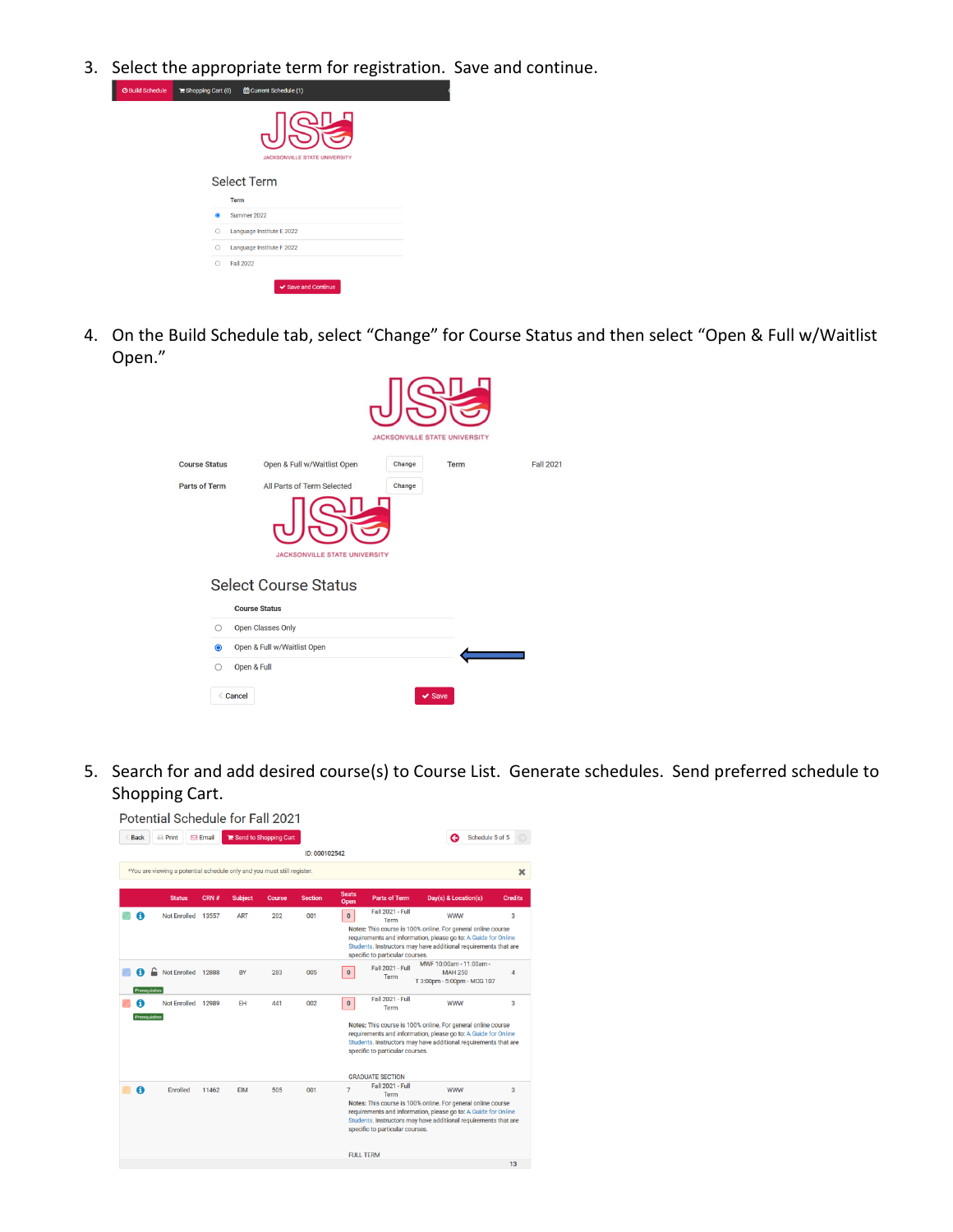6. From the Shopping Cart tab, click "Register." You will receive notification that waitlist is available.



7. Once you click ok, you will be asked to confirm that you want to waitlist.

| <b>Registration Results</b>                                                    |
|--------------------------------------------------------------------------------|
| You are not registered for the following courses but waitlisting is available. |
| BY-283, 005, Watkins, Richard M<br>Waitlist                                    |
| A You are not registered for the following courses.                            |
| EH-441, 002, Ahmed, Rashad<br>• Closed Section                                 |
| ART-202, 001, Dobbins, Anna E<br>• Closed Section                              |
|                                                                                |
| <b>OK</b>                                                                      |
|                                                                                |

8. Waitlist registration is confirmed, and the course shows on your current schedule as waitlisted.

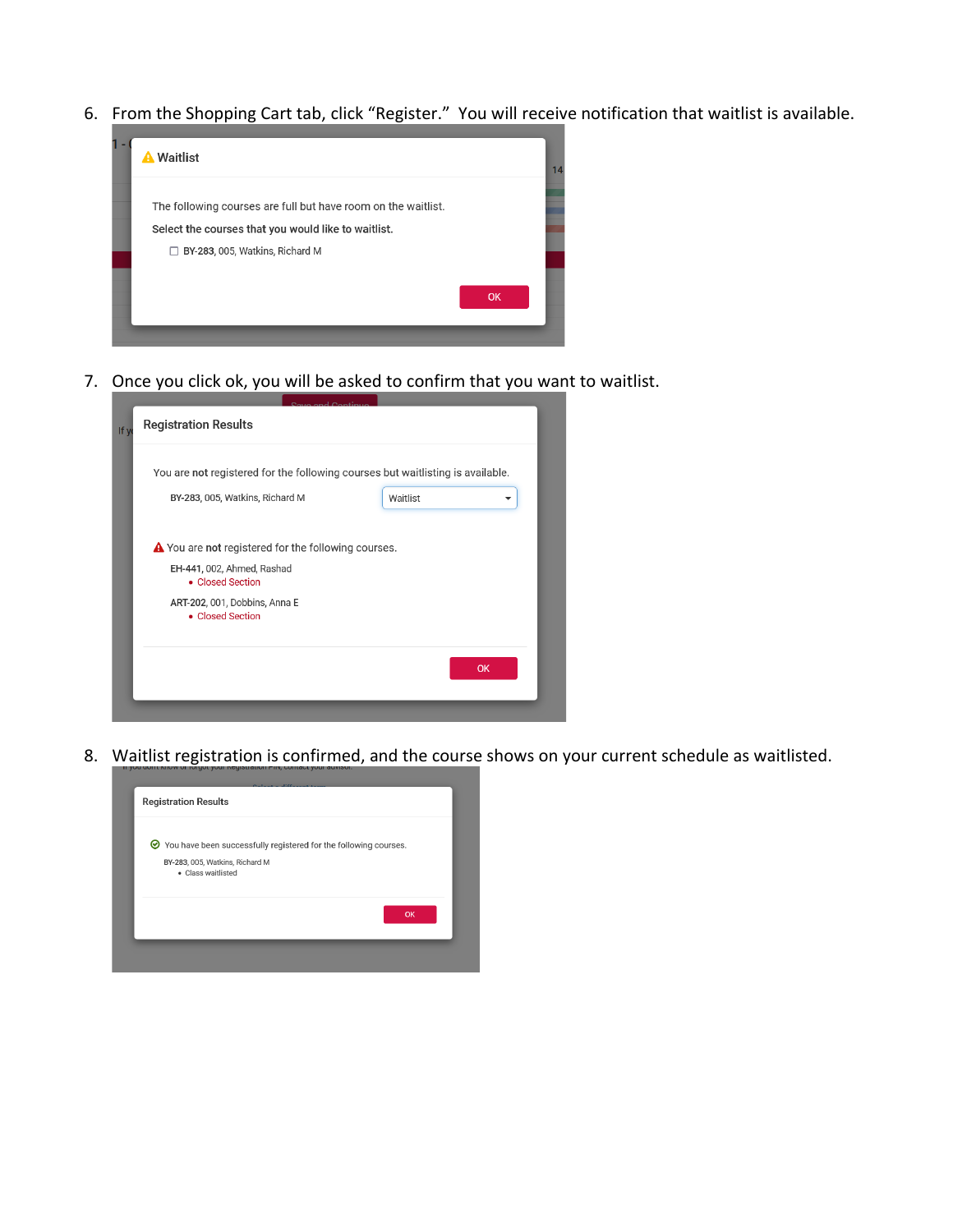9. When notification is received that a seat is available, you must return to Registration and your Current Schedule tab. Select Web Registered from the drop-down menu for the course.

| Home - jsuedu | ×<br>Schedule Planner                                           |                   | ×<br>Application Navigator                                                  | $\times$<br>$+$ |                            |                |            |
|---------------|-----------------------------------------------------------------|-------------------|-----------------------------------------------------------------------------|-----------------|----------------------------|----------------|------------|
| 6             | $\circ$                                                         |                   | A https://jsutest.collegescheduler.com/terms/Fall 2021/currentschedule/edit |                 |                            | $\vec{\Sigma}$ | $\odot$    |
|               | Ellucian Customer Program Management Course Inventory Man       |                   |                                                                             |                 |                            |                | Other Bool |
|               | © Plan Schedule                                                 | Shopping Cart (2) | til Current Schedule (2)                                                    |                 | <b>THelp</b>               | Sign out       |            |
|               |                                                                 |                   |                                                                             |                 |                            |                |            |
|               | Edit or Drop Classes for Fall 2021                              |                   |                                                                             |                 | Cancel                     | Save           |            |
|               | Course                                                          | <b>Section</b>    | <b>Class Settings</b>                                                       |                 | <b>Registration Status</b> |                |            |
|               | BY-283                                                          | 005               |                                                                             |                 | Wait Listed                |                |            |
|               | EIM-505                                                         | 001               |                                                                             |                 | Wait Listed                |                |            |
|               |                                                                 |                   |                                                                             |                 | *Web Dropped*              |                |            |
|               |                                                                 |                   |                                                                             |                 |                            |                |            |
|               |                                                                 |                   |                                                                             |                 | **Web Registered**         |                |            |
| ◎             | <b>Registration Results</b>                                     |                   |                                                                             |                 |                            |                |            |
|               | BY-283, 005, Watkins, Richard M<br>· Class successfully updated |                   | You have successfully made changes for the following courses.               |                 |                            |                |            |

## **WHAT HAPPENS IF I MISS THE 24 HOUR TIMELINE AFTER RECEIVING MY EMAIL?**

*If you do not register within your 24 hours from the time your email was sent, you will automatically be dropped from the waiting list and the next student in line will move up. We recommend that you check your email several times a day once you sign up for the waiting list.*

#### **IF I'M A SENIOR, DO I GET PRIORITY OVER FRESHMAN?**

*During the week of priority registration, registration is open to students based on earned hours. After the initial week of registration, all other registration is on a first come, first served basis.*

#### **MAY I GET ON THE WAITING LIST FOR MORE THAN ONE SECTION OF THE SAME COURSE?**

*No. However the system will allow you to waitlist for more than one class as long as it's not the same course in a different section.*

## **HOW DOES WAITLISTING WORK WITH FEE PAYMENT DEADLINES AND DROPS?**

*If you have an outstanding balance after the fee deadline, you may be dropped from one or more of your classes as well as the waitlist. As long as your account balance is paid in full, you will not be dropped from any of your classes or the waitlist.* 

#### **WHEN DOES A WAITLIST GO AWAY?**

*Waitlists will be discontinued on the last day of registration.*